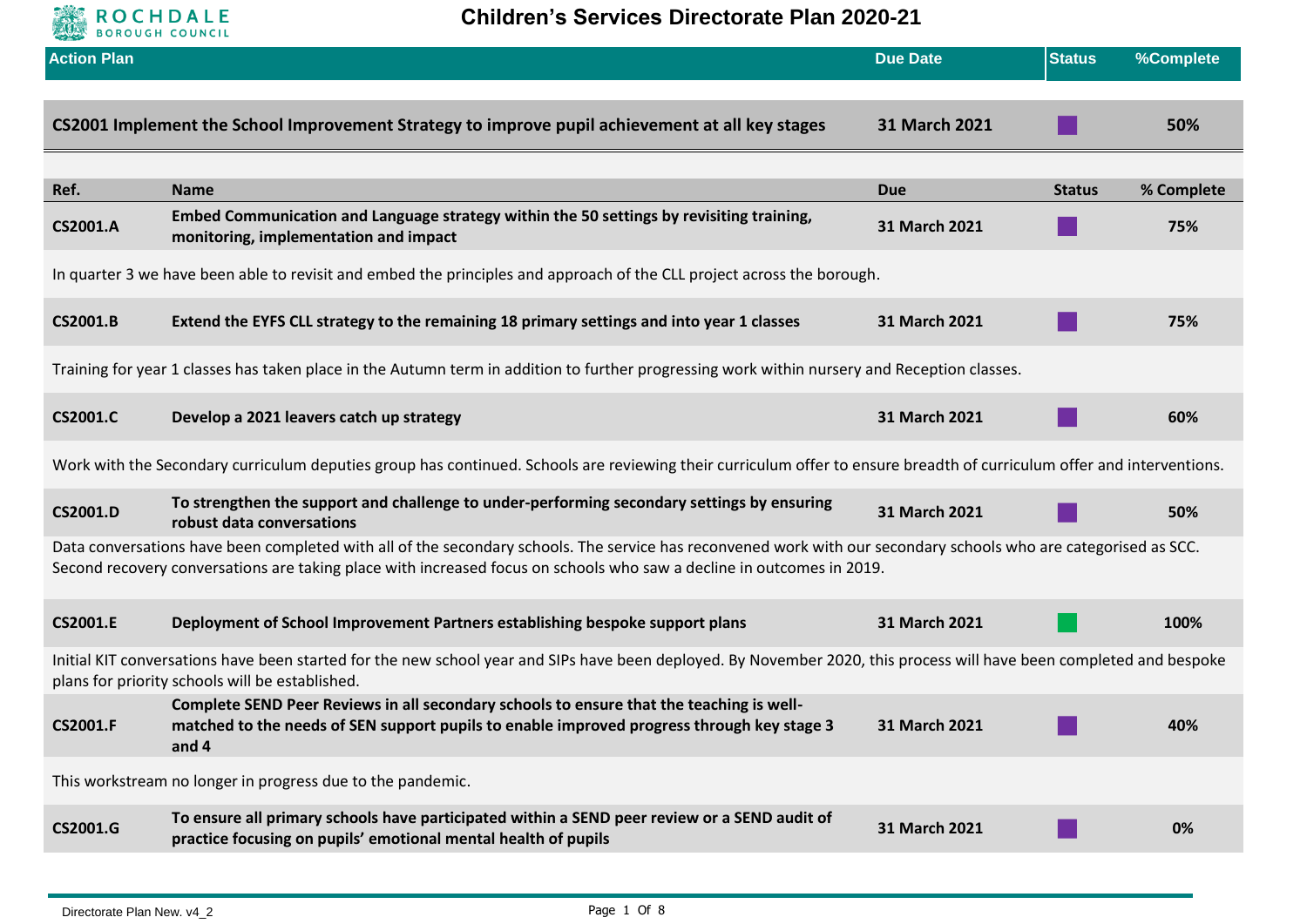

| <b>Action Plan</b>                                                                                                                                                                                                                                                                                                                                                                                                                                                                                                                                                      |                                                                                                                                                                                                                                                                                                                      | <b>Due Date</b> | <b>Status</b> | %Complete  |  |
|-------------------------------------------------------------------------------------------------------------------------------------------------------------------------------------------------------------------------------------------------------------------------------------------------------------------------------------------------------------------------------------------------------------------------------------------------------------------------------------------------------------------------------------------------------------------------|----------------------------------------------------------------------------------------------------------------------------------------------------------------------------------------------------------------------------------------------------------------------------------------------------------------------|-----------------|---------------|------------|--|
|                                                                                                                                                                                                                                                                                                                                                                                                                                                                                                                                                                         | This workstream no longer in progress due to the pandemic.                                                                                                                                                                                                                                                           |                 |               |            |  |
| <b>CS2001.H</b>                                                                                                                                                                                                                                                                                                                                                                                                                                                                                                                                                         | Work with schools and partners to commence the implementation of the recommendations<br>from the Inclusion Strategy                                                                                                                                                                                                  | 31 March 2021   |               | 25%        |  |
|                                                                                                                                                                                                                                                                                                                                                                                                                                                                                                                                                                         | During quarter 2 we have identified progress in a number of areas in the Inclusion Strategy to include; the implementation of Behaviour Improvement panels,<br>development of a the KS4 vocational offer, revision of the management move protocols, extension of the Rochdale Attachment Friendly Schools Programme |                 |               |            |  |
| CS2001.I                                                                                                                                                                                                                                                                                                                                                                                                                                                                                                                                                                | To work with schools to determine intervention and catch-up strategies to minimise the impact<br>of Covid19 on educational outcomes                                                                                                                                                                                  | 31 March 2021   |               | 30%        |  |
|                                                                                                                                                                                                                                                                                                                                                                                                                                                                                                                                                                         | Second KIT conversations have been initiated with schools, these conversations focus on learning gaps, interventions and early impact of intervention.                                                                                                                                                               |                 |               |            |  |
|                                                                                                                                                                                                                                                                                                                                                                                                                                                                                                                                                                         |                                                                                                                                                                                                                                                                                                                      |                 |               |            |  |
|                                                                                                                                                                                                                                                                                                                                                                                                                                                                                                                                                                         | CS2002 Provide sufficient school places for all children within the Borough                                                                                                                                                                                                                                          | 31 March 2021   |               | 60%        |  |
| Ref.                                                                                                                                                                                                                                                                                                                                                                                                                                                                                                                                                                    | <b>Name</b>                                                                                                                                                                                                                                                                                                          | <b>Due</b>      | <b>Status</b> | % Complete |  |
| <b>CS2002.A</b>                                                                                                                                                                                                                                                                                                                                                                                                                                                                                                                                                         | Review of the availability of primary and secondary school places and negotiation of additional<br>places with schools and DfE for 2021                                                                                                                                                                              | 31 March 2021   |               | 70%        |  |
|                                                                                                                                                                                                                                                                                                                                                                                                                                                                                                                                                                         | Reports to Cabinet for both Primary and Secondary sectors on 29th September 2020 providing updated position and required actions. No further updates for Q3                                                                                                                                                          |                 |               |            |  |
| <b>CS2002.B</b>                                                                                                                                                                                                                                                                                                                                                                                                                                                                                                                                                         | Support the delivery of two secondary Free Schools which are required in the Borough for 2021<br>and 2022 respectively, the Council has approved release of sites for these                                                                                                                                          | 31 March 2021   |               | 60%        |  |
| Middleton - Edgar Wood Academy opening planned on Bowlee site September 2022, outline planning approved October 2020. Early opening in temporary<br>accommodation proposed for September 2021 on Hopwood Hall College site subject to DfE confirmation before national offer day. Pennines - Star Academy Trust<br>appointed. Trust plan to self-deliver with assistance/approval from DfE. Surveys underway on site and pre-application Planning meetings scheduled. Informal indications<br>from DfE that September 2022 delivery is unlikely and it may now be 2023. |                                                                                                                                                                                                                                                                                                                      |                 |               |            |  |
| <b>CS2002.C</b>                                                                                                                                                                                                                                                                                                                                                                                                                                                                                                                                                         | Commence the development of 75 place Free Special School (ASC) with DfE and New Bridge Trust 31 March 2021                                                                                                                                                                                                           |                 |               | 50%        |  |
|                                                                                                                                                                                                                                                                                                                                                                                                                                                                                                                                                                         | Site approved by Cabinet. New Bridge Academy specific brief negotiated between Trust and DfE. Meetings held between RBC Heads of Service and Trust to understand<br>local SEN cohort needs. Stakeholder engagement event planned. Opening date pending confirmation by DfE. No further updates for Q3                |                 |               |            |  |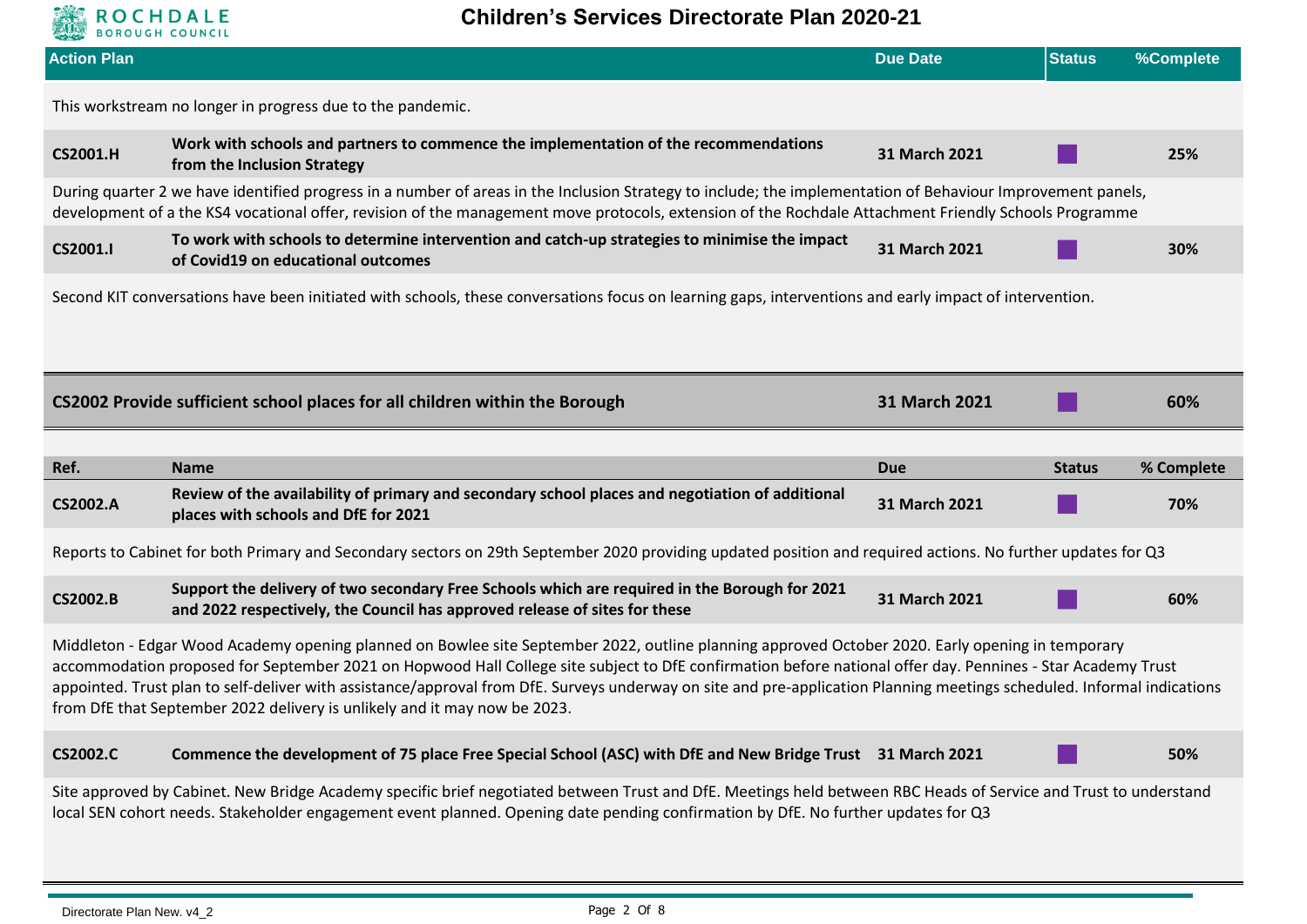

| <b>Action Plan</b>                                                                                                                                                                                                                                                |                                                                                                                                                                                                                                                                                                                                                                                                                                                                                                                                                                                                                                                                                                                                                                                                                                                                                                                                                                                                                                                                                                                                                       | <b>Due Date</b>        | <b>Status</b> | %Complete  |  |
|-------------------------------------------------------------------------------------------------------------------------------------------------------------------------------------------------------------------------------------------------------------------|-------------------------------------------------------------------------------------------------------------------------------------------------------------------------------------------------------------------------------------------------------------------------------------------------------------------------------------------------------------------------------------------------------------------------------------------------------------------------------------------------------------------------------------------------------------------------------------------------------------------------------------------------------------------------------------------------------------------------------------------------------------------------------------------------------------------------------------------------------------------------------------------------------------------------------------------------------------------------------------------------------------------------------------------------------------------------------------------------------------------------------------------------------|------------------------|---------------|------------|--|
|                                                                                                                                                                                                                                                                   | CS2003 Realign early help, relational and school readiness services on an integrated locality footprint to<br>ensure effective mainstreaming of the Family Service Model                                                                                                                                                                                                                                                                                                                                                                                                                                                                                                                                                                                                                                                                                                                                                                                                                                                                                                                                                                              | 31 March 2021          |               | 86%        |  |
|                                                                                                                                                                                                                                                                   |                                                                                                                                                                                                                                                                                                                                                                                                                                                                                                                                                                                                                                                                                                                                                                                                                                                                                                                                                                                                                                                                                                                                                       |                        |               |            |  |
| Ref.                                                                                                                                                                                                                                                              | <b>Name</b>                                                                                                                                                                                                                                                                                                                                                                                                                                                                                                                                                                                                                                                                                                                                                                                                                                                                                                                                                                                                                                                                                                                                           | <b>Due</b>             | <b>Status</b> | % Complete |  |
| <b>CS2003.A</b>                                                                                                                                                                                                                                                   | Design a Family Offer to be delivered across localities following the review of Early Help and<br>Early Years Services that when implemented will deliver relational and integrated early help,<br>parenting and school readiness                                                                                                                                                                                                                                                                                                                                                                                                                                                                                                                                                                                                                                                                                                                                                                                                                                                                                                                     | 31 March 2021          |               | 100%       |  |
|                                                                                                                                                                                                                                                                   | All early help and early years services have now been integrated under the umbrella of the Family Service Model with Children's Centres and Locality teams merging,<br>becoming co-terminus and delivering a whole family approach. In Pennine locality this includes further work with the Place team considering a whole system Children's<br>and Adults approach through the Pennine Co-operative Place Partnership. The parenting offer has been reviewed and a new blended offer implemented through virtual<br>and face to face delivery on a needs led basis, evolving from timetabled term time courses to ensure interventions respond to family need. Parenting and relational<br>programmes have been integrated and are co-ordinated by a specific team, and there are currently 7 evidenced based programmes available for families with children of<br>all ages. A consistent virtual and face to face covid family offer is in place at a locality level to respond to the current needs of families, this will be reviewed as restrictions<br>change with lessons learnt from this period influencing the family offer going forward. |                        |               |            |  |
| <b>CS2003.B</b>                                                                                                                                                                                                                                                   | Youth Service to complete community profiles/needs analysis based on young people's needs in<br>the community                                                                                                                                                                                                                                                                                                                                                                                                                                                                                                                                                                                                                                                                                                                                                                                                                                                                                                                                                                                                                                         | <b>31 January 2021</b> |               | 80%        |  |
|                                                                                                                                                                                                                                                                   | Draft Community profiles have been completed. Township profiles to be completed Dec 2020 and borough wide profile completed. On track for completion.                                                                                                                                                                                                                                                                                                                                                                                                                                                                                                                                                                                                                                                                                                                                                                                                                                                                                                                                                                                                 |                        |               |            |  |
| <b>CS2003.C</b>                                                                                                                                                                                                                                                   | Improved communication of support programmes to school to extend high quality youth<br>provision                                                                                                                                                                                                                                                                                                                                                                                                                                                                                                                                                                                                                                                                                                                                                                                                                                                                                                                                                                                                                                                      | <b>31 January 2021</b> |               | 80%        |  |
| Youth Endowment funded Project in Falinge Park High School with clear link between school, community and alternative curriculum project. Youth worker in school 2<br>days per week. Links established with Newhouse Academy to offer mentoring support in school. |                                                                                                                                                                                                                                                                                                                                                                                                                                                                                                                                                                                                                                                                                                                                                                                                                                                                                                                                                                                                                                                                                                                                                       |                        |               |            |  |
| reforms                                                                                                                                                                                                                                                           | CS2004 Continued implementation and embedding of the SEND (Special Educational Needs/ Disabilities)                                                                                                                                                                                                                                                                                                                                                                                                                                                                                                                                                                                                                                                                                                                                                                                                                                                                                                                                                                                                                                                   | <b>31 January 2021</b> |               | 80%        |  |
| Ref.                                                                                                                                                                                                                                                              | <b>Name</b>                                                                                                                                                                                                                                                                                                                                                                                                                                                                                                                                                                                                                                                                                                                                                                                                                                                                                                                                                                                                                                                                                                                                           | <b>Due</b>             | <b>Status</b> | % Complete |  |
| <b>CS200A.A</b>                                                                                                                                                                                                                                                   | Collaboratively develop the five year SEND Support Strategy                                                                                                                                                                                                                                                                                                                                                                                                                                                                                                                                                                                                                                                                                                                                                                                                                                                                                                                                                                                                                                                                                           | <b>31 January 2021</b> |               | 60%        |  |
|                                                                                                                                                                                                                                                                   | Draft SEND Strategy presented to CWD partnership board on the 04-12-20. Strategy will be completed in January once the SEND JSNA is finalised.                                                                                                                                                                                                                                                                                                                                                                                                                                                                                                                                                                                                                                                                                                                                                                                                                                                                                                                                                                                                        |                        |               |            |  |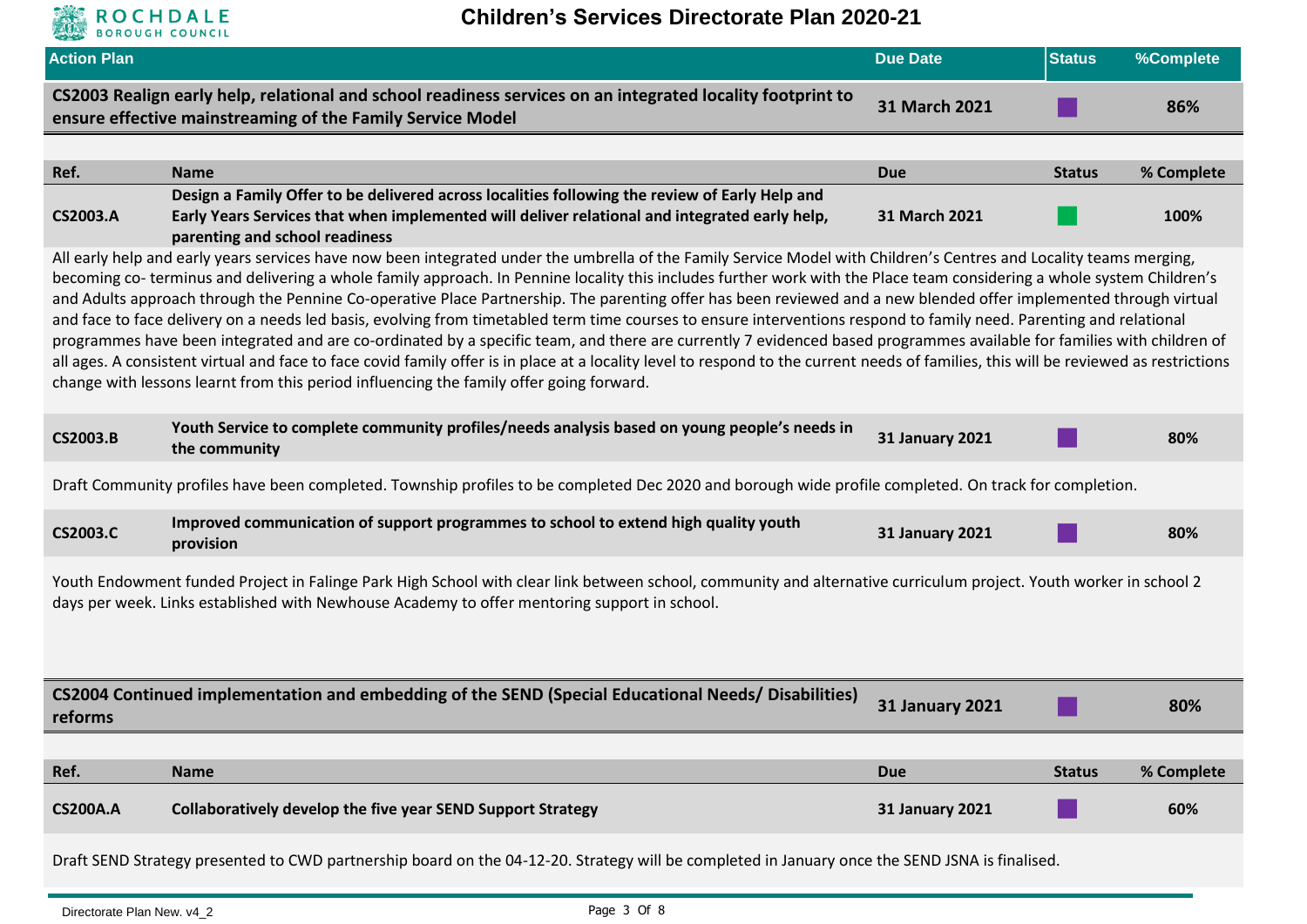

| <b>Action Plan</b> |                                                                                                                                                                                                                                                                                                                                                                                                                  | <b>Due Date</b>         | <b>Status</b> | %Complete  |  |  |
|--------------------|------------------------------------------------------------------------------------------------------------------------------------------------------------------------------------------------------------------------------------------------------------------------------------------------------------------------------------------------------------------------------------------------------------------|-------------------------|---------------|------------|--|--|
| <b>CS2004.B</b>    | Increase the effective use of SEND Support Plans to embed the graduated response to reduce<br>need/dependency on EHCP                                                                                                                                                                                                                                                                                            | <b>30 December 2020</b> |               | 70%        |  |  |
|                    | At the SENCO Meeting in November SEND Support plan was reviewed and updates agreed. Head Teacher T&F group likewise review the work on the 01-12-20 and agreed<br>additional amendment. Rolling out of the SEND Support plans will commence in Spring term. Early Support Keyworker Team are piloting the use of Tapestry which is<br>electronic Support plan with parents to feed into an ongoing support plan. |                         |               |            |  |  |
| <b>CS2004.C</b>    | Re-design the formulation of EHCPlans with Health, Care and Education to ensure that the plans<br>are effective and acted upon                                                                                                                                                                                                                                                                                   | 30 November 2020        |               | 100%       |  |  |
|                    | The new EHCP request have been completed and rolled out. Next steps now which is underway is the revision of the Health and social care EHCP advice                                                                                                                                                                                                                                                              |                         |               |            |  |  |
| <b>CS2004.D</b>    | Implement a Joint Health/Social Care and Education Quality assurance EHCP framework                                                                                                                                                                                                                                                                                                                              | 30 September 2020       |               | 90%        |  |  |
| health.            | Agreement in place - full implementation to commence in January 2021 - Current recruitment of full time DCO will support and enable capacity of QA across the whole of                                                                                                                                                                                                                                           |                         |               |            |  |  |
| <b>CS2004.E</b>    | Extend the current unassessed short break offer to increase impact                                                                                                                                                                                                                                                                                                                                               | 30 December 2020        |               | 90%        |  |  |
|                    | Universal Short break pilot of Art project now in place, Activity pack work has been commissioned and recommissioning of Circus skills being progressed.                                                                                                                                                                                                                                                         |                         |               |            |  |  |
| <b>CS2004.F</b>    | Commence the Preparing for Adulthood training offer across all agencies                                                                                                                                                                                                                                                                                                                                          | 30 December 2020        |               | 70%        |  |  |
|                    | 10 staff now completed the train the training preparing for adult hood - so training offer can be rolled out in January onward.                                                                                                                                                                                                                                                                                  |                         |               |            |  |  |
|                    | CS2005 Improve the quality and integration of age related assessments, and ensure continued sufficient<br>childcare across the borough following the impact of Covid 19                                                                                                                                                                                                                                          | 31 March 2021           |               | 100%       |  |  |
| Ref.               | <b>Name</b>                                                                                                                                                                                                                                                                                                                                                                                                      | <b>Due</b>              | <b>Status</b> | % Complete |  |  |
| <b>CS2005.A</b>    | Digitisation of Early Years assessments through the GM Early Years App in partnership with<br>Northern Care Alliance and in line with the GM digitisation strategy                                                                                                                                                                                                                                               | 31 March 2021           |               | 100%       |  |  |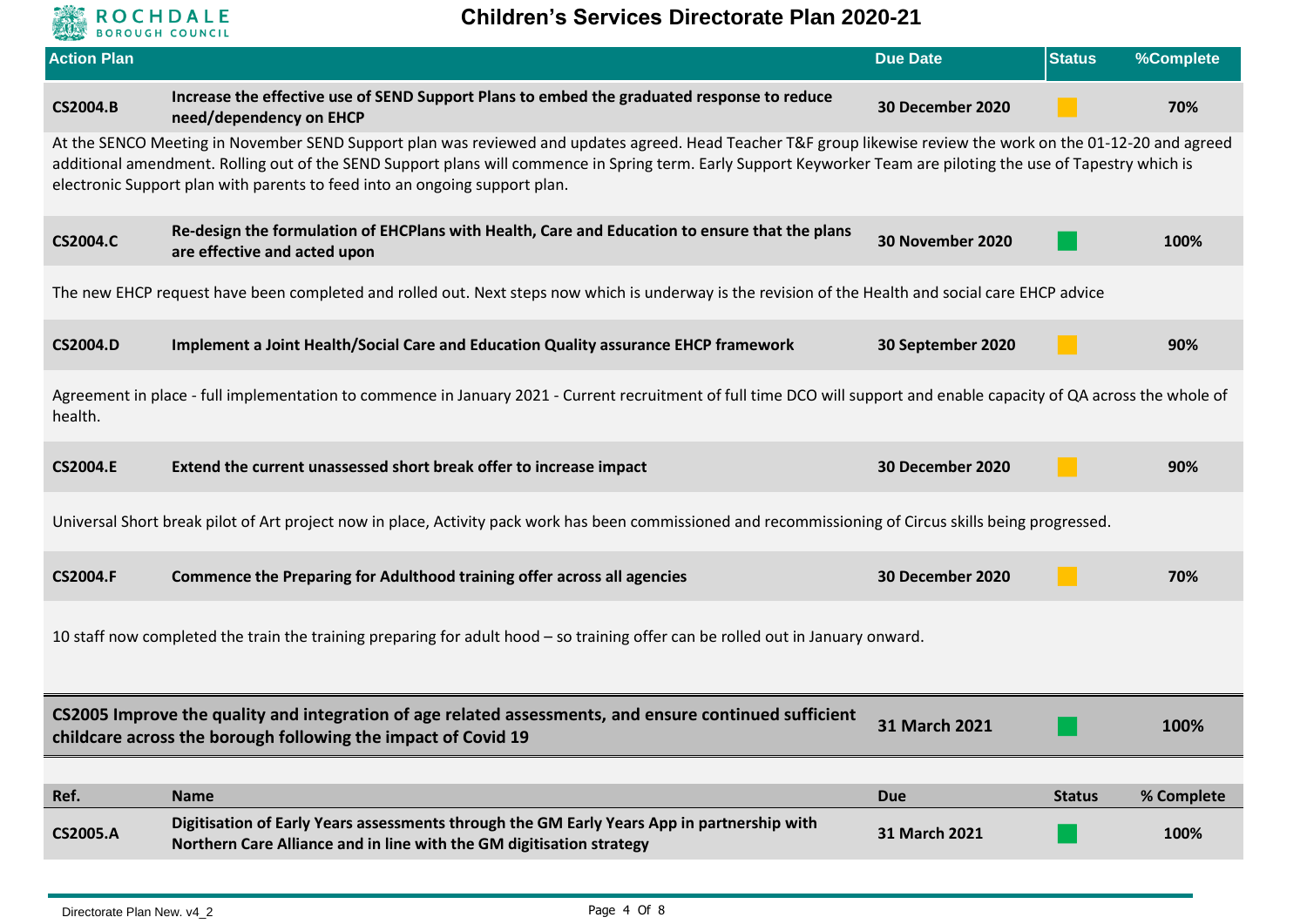

| digitise WellComm assessments.<br><b>CS2005.B</b><br>funding approach<br>CS2006 Workforce stability is maintained and strengthened<br>Ref.<br><b>Name</b><br><b>CS2006.A</b><br>communities<br><b>CS2006.B</b><br>experience a change in social worker<br><b>CS2006.C</b><br>and practice standards | Digitalisation of ASQ assessments went live in September 2020 for Rochdale and Bury, the first nationally. Following the success of this, Rochdale have agreed to also<br>Review and update service strategy to ensure childcare sufficiency in response to covid.<br>Increased childcare brokerage; communication with childcare providers; implement a flexible | 30 July 2020  |               |            |  |  |
|-----------------------------------------------------------------------------------------------------------------------------------------------------------------------------------------------------------------------------------------------------------------------------------------------------|-------------------------------------------------------------------------------------------------------------------------------------------------------------------------------------------------------------------------------------------------------------------------------------------------------------------------------------------------------------------|---------------|---------------|------------|--|--|
|                                                                                                                                                                                                                                                                                                     |                                                                                                                                                                                                                                                                                                                                                                   |               |               |            |  |  |
|                                                                                                                                                                                                                                                                                                     |                                                                                                                                                                                                                                                                                                                                                                   |               |               | 100%       |  |  |
|                                                                                                                                                                                                                                                                                                     | Service Procedures updated with new offer to providers in place, additional brokerage process in place and being provided, covid funding approach implemented for<br>sector. Currently an excess of childcare places, which will be monitored in terms of take up of free entitlement.                                                                            |               |               |            |  |  |
|                                                                                                                                                                                                                                                                                                     |                                                                                                                                                                                                                                                                                                                                                                   | 31 March 2021 |               | 83%        |  |  |
|                                                                                                                                                                                                                                                                                                     |                                                                                                                                                                                                                                                                                                                                                                   | <b>Due</b>    | <b>Status</b> | % Complete |  |  |
|                                                                                                                                                                                                                                                                                                     | Provide more development opportunities for employees from black and minority ethnic                                                                                                                                                                                                                                                                               | 31 March 2021 |               | 75%        |  |  |
|                                                                                                                                                                                                                                                                                                     | Directorate wide learning and development has been agreed and is being commissioned to equip colleagues across the service with the knowledge and understanding<br>about racism and anti-racism. This will be delivered throughout 2021.                                                                                                                          |               |               |            |  |  |
|                                                                                                                                                                                                                                                                                                     | Implement the recruitment and retention strategy to reduce the number of children who                                                                                                                                                                                                                                                                             | 31 March 2021 |               | 75%        |  |  |
|                                                                                                                                                                                                                                                                                                     | A new approach to recruitment has recently been trailed with limited success. However further work on this is scheduled for early 2021 to continue to keep our<br>recruitment campaigns competitive. Staff turnover has significantly reduced.                                                                                                                    |               |               |            |  |  |
|                                                                                                                                                                                                                                                                                                     | Establish mechanisms to ensure that staff at every level in the organisation influence strategy                                                                                                                                                                                                                                                                   | 31 March 2021 |               | 100%       |  |  |
| practice approaches we continue to encourage staff at all levels to contribute.                                                                                                                                                                                                                     |                                                                                                                                                                                                                                                                                                                                                                   |               |               |            |  |  |
| CS2007 Safely stabilise and reduce the number of children in need of protection and children cared for<br>through embedding innovative approaches                                                                                                                                                   | Well established arrangements are in place which allow staff at all levels in the organisation to contribute to service wide developments, these include individual team<br>meetings, full service communication events, Advanced practitioners network, Practice Managers meeting and other management meetings. In line with our relational                     |               |               |            |  |  |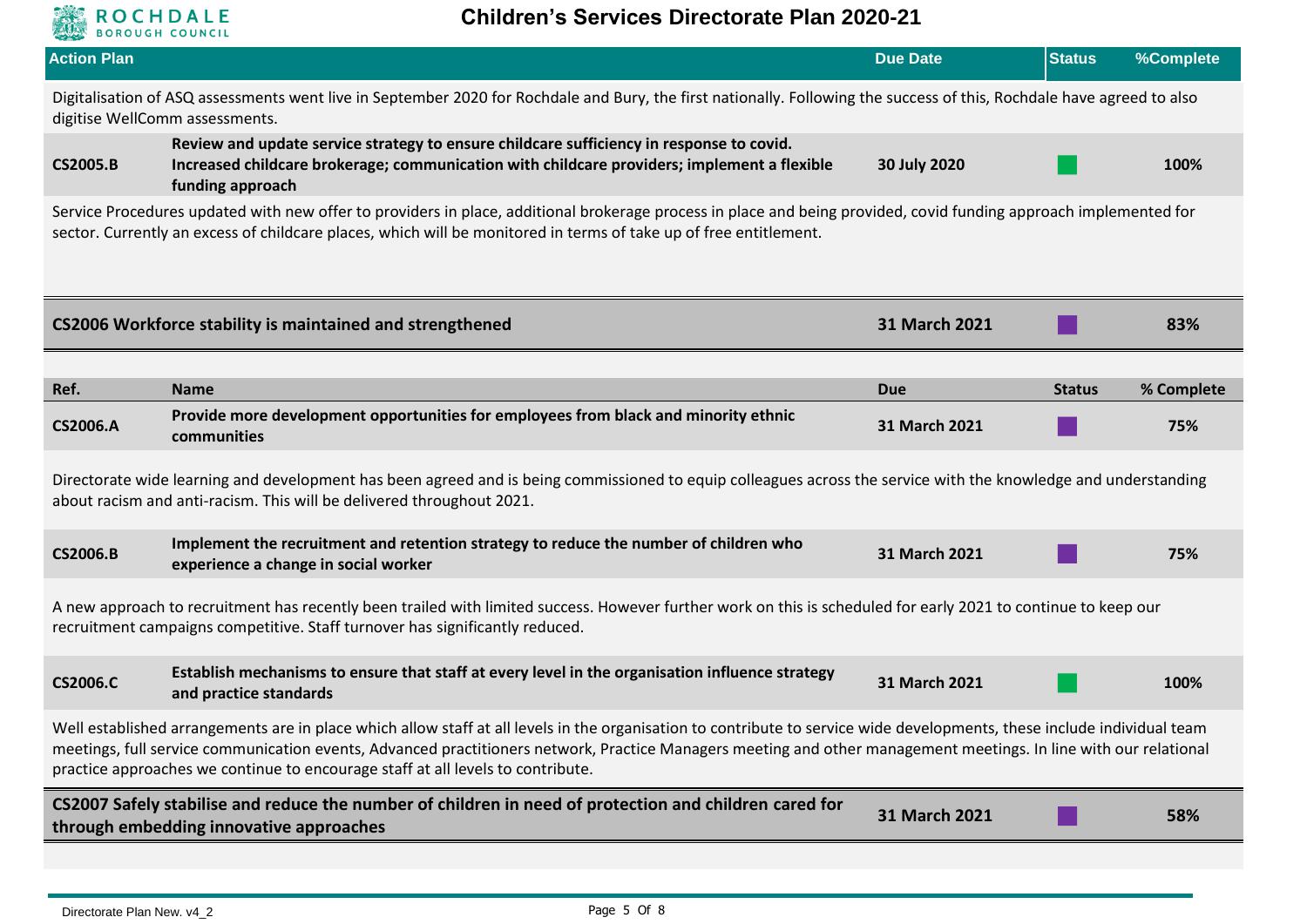# **ROCHDALE**

| <b>Action Plan</b>                                                                                                                                                                                                                                                                                                                                                                                                                                                                                                                                                       |                                                                                                                                                                                                                                                                                                                                                                                                                                                                                                                                                                                                                                                                                                                                                                                                                                                                                                                                                                                                                                                                                                                                                                                                                                                                                                             | <b>Due Date</b>        | <b>Status</b> | %Complete  |  |  |
|--------------------------------------------------------------------------------------------------------------------------------------------------------------------------------------------------------------------------------------------------------------------------------------------------------------------------------------------------------------------------------------------------------------------------------------------------------------------------------------------------------------------------------------------------------------------------|-------------------------------------------------------------------------------------------------------------------------------------------------------------------------------------------------------------------------------------------------------------------------------------------------------------------------------------------------------------------------------------------------------------------------------------------------------------------------------------------------------------------------------------------------------------------------------------------------------------------------------------------------------------------------------------------------------------------------------------------------------------------------------------------------------------------------------------------------------------------------------------------------------------------------------------------------------------------------------------------------------------------------------------------------------------------------------------------------------------------------------------------------------------------------------------------------------------------------------------------------------------------------------------------------------------|------------------------|---------------|------------|--|--|
| Ref.                                                                                                                                                                                                                                                                                                                                                                                                                                                                                                                                                                     | <b>Name</b>                                                                                                                                                                                                                                                                                                                                                                                                                                                                                                                                                                                                                                                                                                                                                                                                                                                                                                                                                                                                                                                                                                                                                                                                                                                                                                 | <b>Due</b>             | <b>Status</b> | % Complete |  |  |
| <b>CS2007.A</b>                                                                                                                                                                                                                                                                                                                                                                                                                                                                                                                                                          | Further develop No Wrong Door / ACT to: Support children edging towards care to live<br>successfully in the community, support children in care to live in family placements, promote the<br>safeguarding of adolescents, enabling them to have security in their care                                                                                                                                                                                                                                                                                                                                                                                                                                                                                                                                                                                                                                                                                                                                                                                                                                                                                                                                                                                                                                      | 31 March 2021          |               | 100%       |  |  |
|                                                                                                                                                                                                                                                                                                                                                                                                                                                                                                                                                                          | Working model for NWD has now been implemented and staff across the service are working towards the key philosophies associated with the model. 4 children<br>currently living in the NWD residential Hub and the level of outreach support for other children on the edge of care is starting to build. ACT pilot has started with a social<br>worker in Cared for Children adopting the model whilst holding a reduced statutory caseload. 6 weekly review meetings to evaluate and support the pilot will take place<br>from January 2021. ACT will be further rolled out into CP/Court - a meeting is planned in the New Year to consider the practical arrangements in relation to this.                                                                                                                                                                                                                                                                                                                                                                                                                                                                                                                                                                                                               |                        |               |            |  |  |
| <b>CS2007.B</b>                                                                                                                                                                                                                                                                                                                                                                                                                                                                                                                                                          | <b>Implement the Strengthening Families (NEST) programme</b>                                                                                                                                                                                                                                                                                                                                                                                                                                                                                                                                                                                                                                                                                                                                                                                                                                                                                                                                                                                                                                                                                                                                                                                                                                                | 30 September 2020      |               | 100%       |  |  |
|                                                                                                                                                                                                                                                                                                                                                                                                                                                                                                                                                                          | The NEST team is now fully operational and has started to accept cases both on Pathway A and Pathway B. The team structure is in place and settled. The training package<br>to be delivered by the Strengthen Practice team is due to commence in October 2020 which will strengthen the operational ethos of the NEST team.                                                                                                                                                                                                                                                                                                                                                                                                                                                                                                                                                                                                                                                                                                                                                                                                                                                                                                                                                                                |                        |               |            |  |  |
| <b>CS2007.C</b>                                                                                                                                                                                                                                                                                                                                                                                                                                                                                                                                                          | Embed the Family Services Model to identify and respond to neglect at the earliest stage in<br>families                                                                                                                                                                                                                                                                                                                                                                                                                                                                                                                                                                                                                                                                                                                                                                                                                                                                                                                                                                                                                                                                                                                                                                                                     | <b>31 January 2021</b> |               | 40%        |  |  |
|                                                                                                                                                                                                                                                                                                                                                                                                                                                                                                                                                                          | EHASH continues to align to the localities in relation to addressing neglect and the stronger implementation of Graded Care profile whilst families remain in an EH phase.<br>We are currently working on developing the Neglect Strategy and task and finish groups are currently forming to consider the tool and its effectiveness for partnership<br>agencies. In relation to Early Help Assessments we are now developing a pathway from EHASH into locality. EHASH has been piloting the use of Early Help assessments<br>from first point of contact in EHASH rather than using a MASH gathering and referring to locality in order to streamline the offer to children and families. This process will<br>reduce any potential drift caused of referring EH assessments across to locality and will also enable families to have more proactive response. To continue to deliver this<br>service longer term we are setting up strategic task and finish groups in order to ensure partners and locality are part of the pathways from EHASH this is still in infancy<br>and a period of time and planning is still ongoing. The overall driver continues to be a consistent read across from EHASH to locality offer in order to offer a whole system<br>approach in Early Help and locality hubs. |                        |               |            |  |  |
| <b>CS2007.D</b>                                                                                                                                                                                                                                                                                                                                                                                                                                                                                                                                                          | Implement a service wide engagement strategy for young people, parents and carers                                                                                                                                                                                                                                                                                                                                                                                                                                                                                                                                                                                                                                                                                                                                                                                                                                                                                                                                                                                                                                                                                                                                                                                                                           | <b>31 January 2021</b> |               | 50%        |  |  |
| The group have continued to meet and have agreed a number of tasks with timescales to meet young people and carry out discussions with young people. This group has<br>been meeting and are proactive in the creation of movement of this agenda. The group has agreed to meet with young people and they are actively involved in recruiting<br>young people. It is hoped in January the group will have provided some ideas to move forwards. Due to the covid pandemic this has been sadly delayed but there is now a<br>great deal of energy to drive this forwards. |                                                                                                                                                                                                                                                                                                                                                                                                                                                                                                                                                                                                                                                                                                                                                                                                                                                                                                                                                                                                                                                                                                                                                                                                                                                                                                             |                        |               |            |  |  |
| <b>CS2007.E</b>                                                                                                                                                                                                                                                                                                                                                                                                                                                                                                                                                          | Implement and embed the Child First Offender Second Strategy (incorporating the Youth<br>Violence Strategy and HMIP inspection action plan)                                                                                                                                                                                                                                                                                                                                                                                                                                                                                                                                                                                                                                                                                                                                                                                                                                                                                                                                                                                                                                                                                                                                                                 | <b>31 January 2021</b> |               | 100%       |  |  |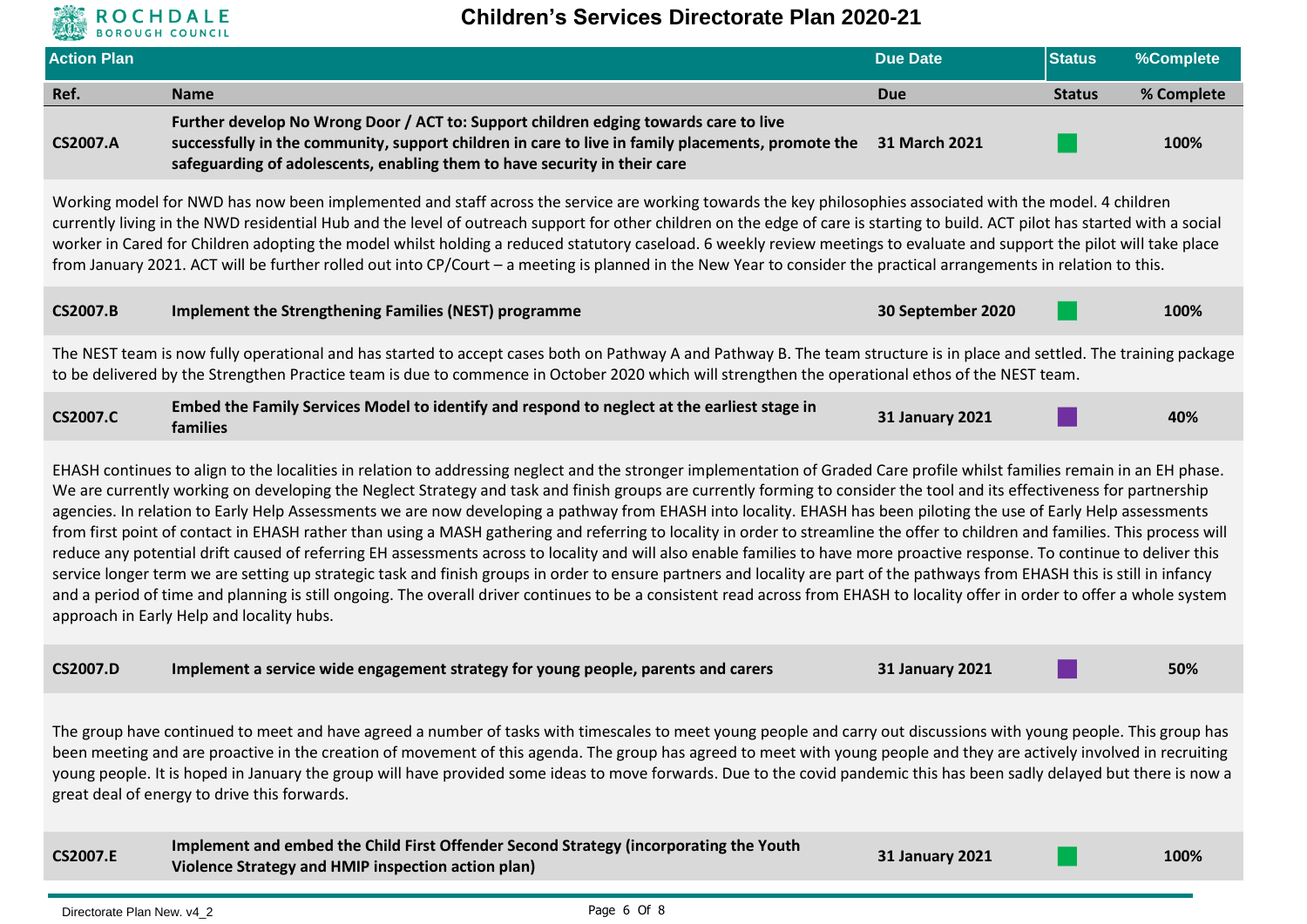

|                                                                                                                                                                                                                                                                                                                                                                                                                                                                                                                                                                                                                                                                                                | <b>DONOOOH COONCIL</b>                                                                                                                                                                                  |                  |               |            |  |
|------------------------------------------------------------------------------------------------------------------------------------------------------------------------------------------------------------------------------------------------------------------------------------------------------------------------------------------------------------------------------------------------------------------------------------------------------------------------------------------------------------------------------------------------------------------------------------------------------------------------------------------------------------------------------------------------|---------------------------------------------------------------------------------------------------------------------------------------------------------------------------------------------------------|------------------|---------------|------------|--|
| <b>Action Plan</b>                                                                                                                                                                                                                                                                                                                                                                                                                                                                                                                                                                                                                                                                             |                                                                                                                                                                                                         | <b>Due Date</b>  | <b>Status</b> | %Complete  |  |
| CFOS Partnership YJ Plan reviewed at December YJ Partnership Board. All actions on track for completion in timescales. New performance YJ card developed to better<br>track CF outcomes. 2020/21 SYV Plan agreed & signed off by DCS. Delivery has commenced with performance framework for reporting impact. SYC across Bury &<br>Rochdale for under 18's has reduced between year ending June 2019 & year ending June 2020. (YJB data) showing positive impact of SYV Plan 19/20                                                                                                                                                                                                             |                                                                                                                                                                                                         |                  |               |            |  |
|                                                                                                                                                                                                                                                                                                                                                                                                                                                                                                                                                                                                                                                                                                | CS2008 Secure permanence for more children, ensuring there are sufficient local placements and choice<br>where children need to be cared for / adopted                                                  | 31 March 2021    |               | 68%        |  |
|                                                                                                                                                                                                                                                                                                                                                                                                                                                                                                                                                                                                                                                                                                |                                                                                                                                                                                                         |                  |               |            |  |
| Ref.                                                                                                                                                                                                                                                                                                                                                                                                                                                                                                                                                                                                                                                                                           | <b>Name</b>                                                                                                                                                                                             | <b>Due</b>       | <b>Status</b> | % Complete |  |
| <b>CS2008.A</b>                                                                                                                                                                                                                                                                                                                                                                                                                                                                                                                                                                                                                                                                                | Implement the sufficiency strategy                                                                                                                                                                      | 31 March 2021    |               | 75%        |  |
|                                                                                                                                                                                                                                                                                                                                                                                                                                                                                                                                                                                                                                                                                                | This has now been presented to the corporate parenting group and now needs publication. IG to liaise with commissioners and media team                                                                  |                  |               |            |  |
| <b>CS2008.B</b>                                                                                                                                                                                                                                                                                                                                                                                                                                                                                                                                                                                                                                                                                | Implement Project fostering to restore in-house fostering services to a position of growth. In<br>particular implement: Mocking Bird, PACE practice model, Secure Base, supported lodgings<br>provision | 31 March 2021    |               | 50%        |  |
| In year increase in utilisation of in house foster carers (293 children at the end of November - this represents an increase of 18 children compared to 31/3/2020). 12 new<br>fostering households have now been recruited with 19 households in the assessment phase. Work on implementing Mockingbird has continued following establishment<br>of the Implementation Working Group. Webinar briefings remain ongoing and we now have expressions of interest (x3) for the Hub Home Carer. Training of foster carers<br>in the secure base approach has started during Q3 and has been well received. WE have also undertaken our first DDP training session as part of the roll out of PACE. |                                                                                                                                                                                                         |                  |               |            |  |
| <b>CS2008.C</b>                                                                                                                                                                                                                                                                                                                                                                                                                                                                                                                                                                                                                                                                                | <b>Implement the Permanence Strategy 2019/20</b>                                                                                                                                                        | 31 December 2020 |               | 75%        |  |
| Delays in implementing the permanence panel which will now happen during Q4. Permanence strategy has been published and briefings for staff undertaken. Currently<br>working on a plan for embedding the principles through ongoing workforce development. Long-term matching of children to carers remains ongoing and the Permanence<br>Strategy Group is overseeing all aspects of Permanence. Adoption work continues to progress with 21 children adopted so far this year despite delays in court due to<br>Covid 19. SGO policy has now been agreed by Cabinet.                                                                                                                         |                                                                                                                                                                                                         |                  |               |            |  |
| <b>CS2008.D</b>                                                                                                                                                                                                                                                                                                                                                                                                                                                                                                                                                                                                                                                                                | Review and embed the functions of the Post Order & Permanence Team to achieve success for<br>children living with their family in the community                                                         | 31 October 2020  |               | 75%        |  |
| The post order and permanence team has been re-developed with a new service specification which has been agreed by SLT. In addition we have appointed an Interim<br>Practice Manager to develop the team in line with the specification and develop pathways into and out of the service. A dashboard of key data required for the team is<br>being developed to ensure we can monitor progress against key indicators.                                                                                                                                                                                                                                                                        |                                                                                                                                                                                                         |                  |               |            |  |